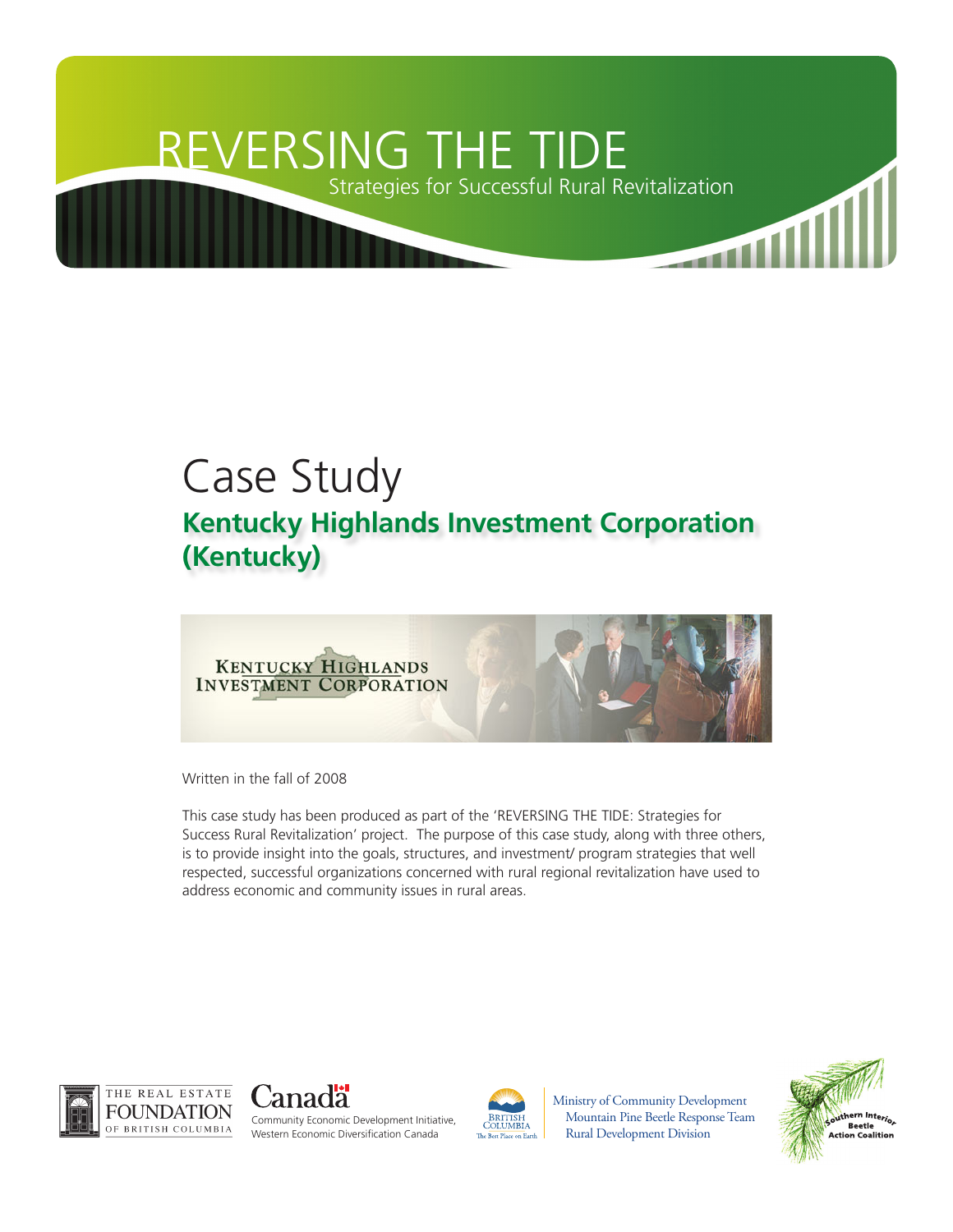## **Kentucky Highlands Investment Corporation (Kentucky)**

Note to Reader: This paper is a compilation of written material taken directly from documents on the KHIC website and from a March 2003 Research Case Study Paper prepared by the Centre for Rural Entrepreneurship titled "Development of an Entrepreneurial Support Organization: The Case of the Kentucky Highlands Investment Corporation" by Deborah Markley and David Barkley; Center for Rural Entrepreneurship.

*The Kentucky Highlands Investment Corporation's (KHIC) four-decade long track record of success in the community development venture capital (CDVC) line of business has demonstrated that it is possible to profit from investments that promote job and wealth creation in poverty-stricken regions such as Southern Appalachia. KHIC has helped to create or retain more than 10,300 jobs by investing approximately \$165M in over 500 businesses. KHIC has been a vibrant catalyst for change in its target area. Its investment portfolio companies produce goods and services valued at \$13.5B; pay more than \$1.9B in salaries and wages; and generate an estimated \$300M in tax revenue.* 

Click on [www.khic.org](http://www.khic.org) to access their website.

#### **KHIC's SERVICE AREA**

Originally, the Kentucky Highlands Investment Corporation (KHIC) was created to serve a nine county geographic area in Appalachian southeastern Kentucky. In 2003, this service area was increased to serve a 22 county area in the same part of the state. This 22 county area has a population of approximately 500,000. KHIC's service area is definitely rural – there are only four population centers in the service area that have a population of over 5,000 residents. The main thrust of KHIC's activities throughout its long history has been to create jobs within their service area.

Figure 1 on the following page shows a Map of KHIC's service area. In 2003, KHIC expanded the service area to 22 counties: Bell, Clay, Clinton, Cumberland, Estill, Harlan, Jackson, Knox, Laurel, Lee, Leslie, Letcher, Lincoln, Madison, McCreary, Owsley, Perry, Pulaski, Rockcastle, Russell, Wayne and Whitley.

**HISTORY OF THE KENTUCKY HIGHLANDS INVESTMENT CORPORATION**

**Kentucky Highlands was built on the basic premise that significant reduction in poverty in the area could not be achieved without economic growth.**

In the 1960's, the economy in southern Kentucky was in severe trouble. The once solid industries of mining, agriculture, textiles and wood products were in severe decline and there were few organizations in the region promoting local economic development. As a result, in 1968 six Kentucky community action agencies collaborated to apply to the US Federal Government's Office of Economic Opportunity (OEO) to become a Title VII Community Development Corporation. Their submission was approved and under the name Job Start Corporation, the foundation for what has become KHIC was built. Job Start, with core funding from the Office of Economic Opportunity, was charged with stimulating community and economic development in a nine-county region of south eastern Kentucky. At this time, employment opportunities in the area were dominated by declining industries (mining, agriculture, textiles, and wood products), and the region was experiencing poverty and unemployment rates that were significantly above national averages. In response to this situation, the adopted mission of Job Start was "to provide and retain employment opportunities in south eastern Kentucky through sound investments and management assistance." In the early years, Kentucky Highlands had to address a number of local problems outside the immediate realm of business development. They engaged in anti-poverty and housing programs, community development, training for community organizations and the development of industrial parks. They also recruited businesses to come to the area and funded entrepreneurial development projects. From 1968 to 1980, KHIC received approximately \$14M from various sources to support operations and investments in areas businesses. Early efforts included KHIC directly starting and managing businesses, but this method was dropped due to lack of staff and resources. In 1980 President Reagan ceased funding for the OEO, which eliminated KHIC's principal source of grant funding.

**In 1972 KHIC tested a new technique that would locate aspiring entrepreneurs, choose the most promising and then finance their new business as long as it was located in one of the target communities and promised to hire unemployed**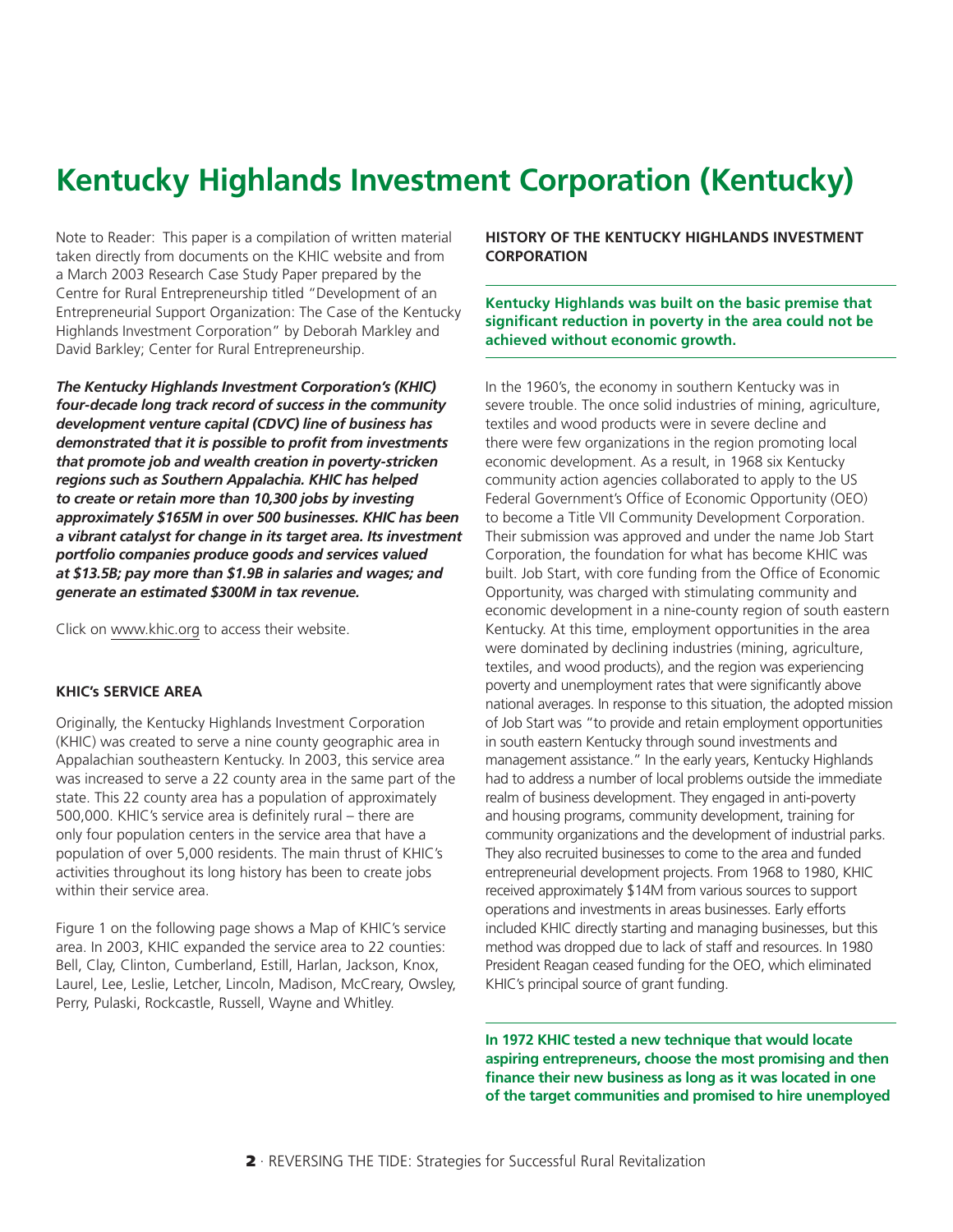

**Figure 1: Kentucky Highlands Service Area. © Kentucky Highlands Investment Corporation.**

**residents. In return for offering hard-to-locate start up capital and fair financing terms, KHIC would take ownership positions. KHIC did not offer low rate financing. If a business was viable, it could afford to pay for its risk capital. This process became known as "development venture capital." Development venture capital investing involves more active participation with management of the businesses than does traditional venture capital investing.** 

The loss of grant funding opportunities in 1980 coincided with a change in KHIC leadership and a shift in program emphasis from creating jobs to supporting entrepreneurs who could create new companies. KHIC economic development efforts in the 1980s became increasingly focused on stimulating business development. KHIC worked closely with entrepreneurs to develop their business plans and when appropriate provided venture and debt capital to support the new firms. KHIC personnel were also very active in assisting or managing struggling companies that were part of their investment portfolio. KHIC found that their clients required more technical support than portfolio companies of traditional venture capital funds. Entrepreneurial skills were scarce among the indigenous population and new companies faced a business environment lacking in support services and infrastructure.

In 1989, leadership of KHIC changed again and the new CEO emphasized finding and using new sources of government and foundation funding to support the mission of creating and nurturing companies. In the next 10 years KHIC increased the diversity of its financial offerings with the addition of a number of federally funded programs including the United States Department of Agriculture (USDA) Intermediary Relending Program; US Small Business Administration Micro Loan Program; USDA Business and Industry Guaranteed Loan Program; Empowerment Zone Venture Capital Fund; New

Markets Venture Fund; and the Community Development Financial Institutions fund. In addition, Kentucky Highlands received funds from a number of sources for revolving loan funds (USDA's Rural Business Enterprise Grant program, Office of Community Services, US Department of Housing and Urban Development, and the Appalachian Regional Commission). Program related investments from the Ford Foundation and the MacArthur Foundation were also used for revolving loan funds and equity investments. KHIC also borrowed funds from the Rural Local Initiative Support Corporation for relending to companies in the region. Current KHIC activities are balanced between development venture capital activities (finding, starting, and supporting new business development) and increasing the breadth of program offerings for area businesses through aggressive grantsmanship.

Table 1 on the following page provides a timeline of KHIC's organizational evolution to date.

As Table 1 indicates, KHIC did not begin with a complete package of capital tools but rather evolved this toolkit over time. The organization has been opportunistic in taking advantage of public and private funding opportunities to expand the amount and type of capital that KHIC has access to.

#### **KHIC TODAY**

**"We invest in some counties where otherwise there would be no investment. Our loyalty and our longevity are what make us unique."**

*Brenda McDaniel, KHIC Vice-President*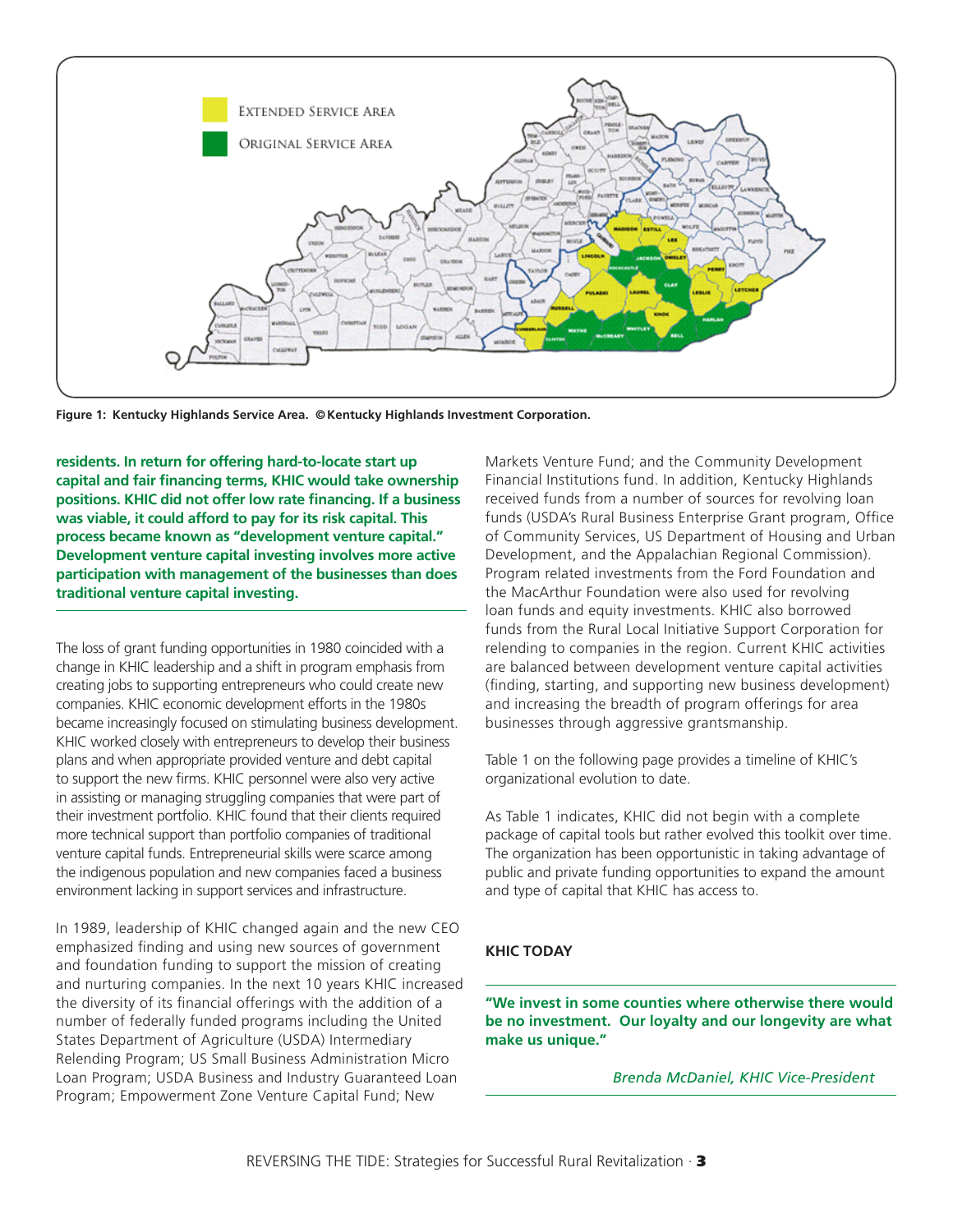### **Table 1: Kentucky Highlands Investment Corporation Timeline**

| 1968 | Founded as Job Start Corporation                                                                                                                                                                                        |
|------|-------------------------------------------------------------------------------------------------------------------------------------------------------------------------------------------------------------------------|
| 1971 | Possum Trot established as first manufacturing operation                                                                                                                                                                |
| 1972 | Kentucky Highlands begins making venture capital investments with its first investment in Outdoor Venture Corporation                                                                                                   |
| 1980 | Small Business Administration awards Kentucky Highlands a Small Business Investment Corporation (SBIC) license for<br>Mountain Ventures, Inc.                                                                           |
| 1980 | Kentucky Highlands makes equity investment in Mount Vernon Plastics                                                                                                                                                     |
| 1991 | Kentucky Highlands named 1 <sup>st</sup> Intermediary Relending Program participant in Kentucky by the U.S. Department of<br>Agriculture                                                                                |
| 1992 | Kentucky Highlands approved as first U.S. Small Business Administration Microloan lender in Kentucky                                                                                                                    |
| 1994 | Kentucky Highlands becomes founding member of Community Development Venture Capital Alliance, a national and<br>international organization. KHIC also successfully exits Mount Vernon Plastics and American Bag Company |
| 1994 | Kentucky Highlands named among the first Tax Credit Community Development Corporations in the country by the U.S.<br>Department of Housing & Urban Development                                                          |
| 1994 | Kentucky Highlands Empowerment Zone named as one of only three rural zones in the United States                                                                                                                         |
| 1995 | Kentucky Highlands becomes founding community development partner for Rural Local Initiative Support Corporation                                                                                                        |
| 1996 | Kentucky Highlands named first-round Certified Development Financial Institution (CDFI) by the U.S. Department of Treasury                                                                                              |
| 1997 | Kentucky Highlands named the first non-bank lender in the nation by the U.S. Department of Agriculture Business &<br>Industry Guarantee Loan Program                                                                    |
| 2002 | Kentucky Highlands forms the Appalachian Development Alliance in partnership with six regional lenders                                                                                                                  |
| 2003 | Kentucky Highlands expands its service area to 22 counties                                                                                                                                                              |
| 2003 | Kentucky Highlands partnership company, Southern Appalachian Fund, named as one of only six New Market Capital<br>Companies by U.S. Small Business Administration                                                       |
| 2005 | Kentucky Highlands receives \$22 million allocation through the New Markets Tax Credit program by the U.S. Department of<br>Treasury                                                                                    |
| 2006 | Kentucky Highlands partnership company, Meritus Ventures, approved as the only Rural Business Investment Company in the<br>nation by U.S. Small Business Administration and the U.S. Department of Agriculture          |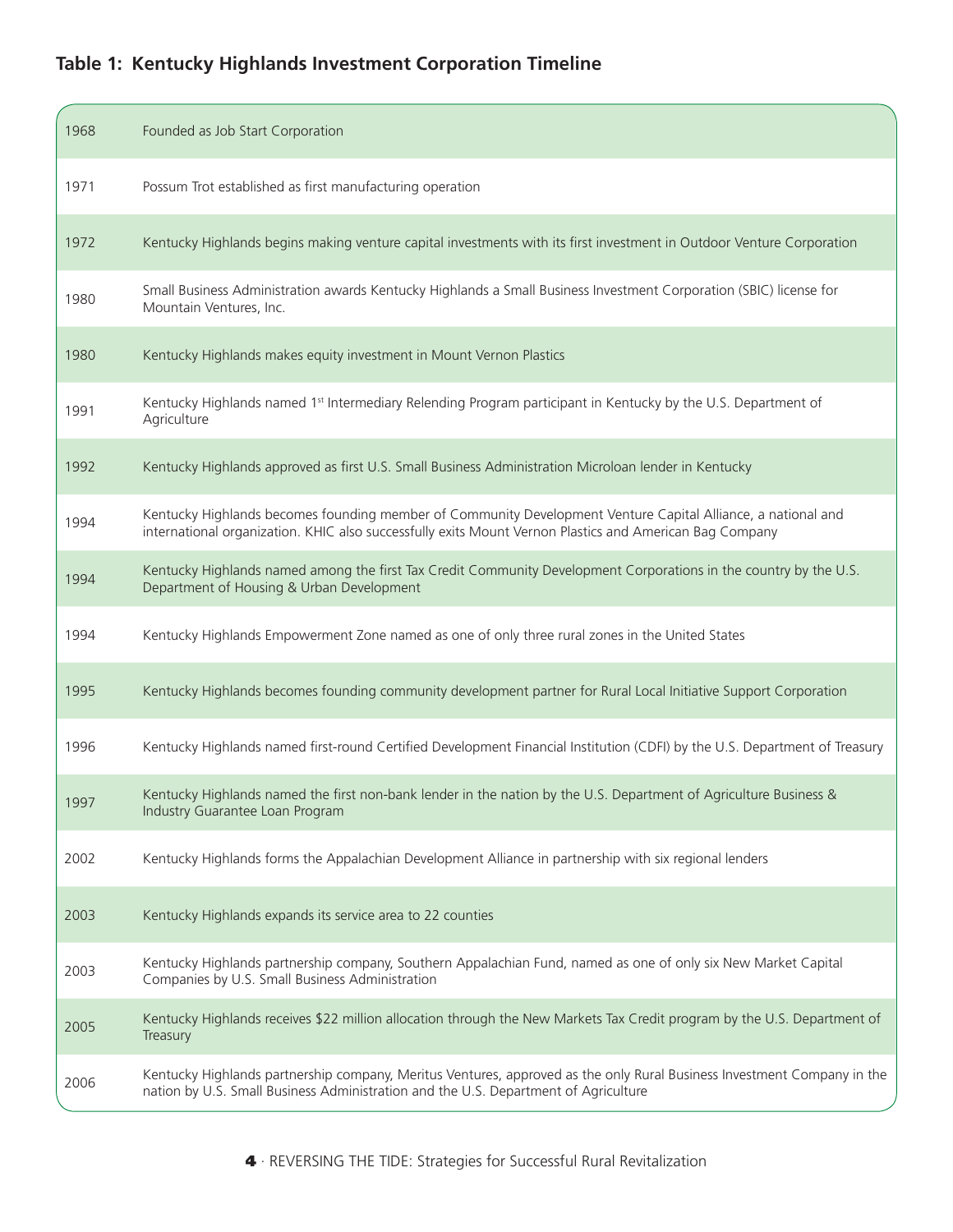The main mission of KHIC has remained unchanged since Job Start was founded in 1968; however, the region has evolved in that residents and businesses are less isolated, education and training opportunities are more easily accessible, and economic and community development organizations are more prevalent and sophisticated. Development within the service area has permitted KHIC to focus program offerings on financial and technical assistance for area entrepreneurs and small businesses.

KHIC currently deploys a range of investment instruments that help start-up and expanding companies provide jobs to chronically poverty-stricken Appalachian east Kentucky, including equity investment, subordinated debt, term loans for real estate and equipment, revolving lines of credit, and micro loans. In addition to financial support, KHIC supplies business assistance that most entrepreneurs could neither obtain nor afford. KHIC provides management assistance in the areas of finance, systems analysis, personnel recruitment, training, accounting, cash management, and financial restructuring. KHIC's staff also has skills in negotiation with both secured and unsecured creditors and local governments and offers management assistance in troubled situations, as well as technical support to troubled IT projects. This level of support is vital to smaller enterprises in rural Appalachia, where low population densities often make enterprise operations more costly and negatively affect productivity. These challenges create disadvantages for struggling entrepreneurs as they try to attract workers with skills important to today's knowledge-based economy.

**Like most of rural America, Appalachia is not an area to which large venture capital firms are typically drawn. Currently less than one percent of private equity raised through venture capital firms is invested in rural markets.** 

KHIC tailors its operational assistance to meet the specific needs of each individual company, which may include activities such as investing in the preparation of business plans, development of marketing strategies, creation of Internet and Web site capabilities, supporting the establishment of accounting systems, providing technical assistance to optimize a production process, management recruitment, and legal advice on preservation of intellectual property. KHIC can provide some of the services directly to the companies and contract with appropriate professionals to provide these services when they are not qualified to do so.

#### **MAJOR OPERATIONAL ACTIVITIES OF KHIC**

The majority of KHIC's current day to day operational activities occur in six major fields of work: entrepreneurial development; providing technical business support; providing and managing a loan portfolio; providing and managing venture capital funds; industrial development support; management of a federally funded Empowerment Zone; and other community and economic development initiatives.

**"However, most entrepreneurs do not bring a full set of skills to the process of enterprise creation, thus their success is dependent on their ability to access support services within the local market. For entrepreneurs operating in rural markets, the limited support service infrastructure creates a significant obstacle to business creation and growth. The development of an entrepreneurial support infrastructure in rural regions is an important strategy for encouraging entrepreneurship and rural economic development."** 

#### *Markley & Barkley, March 2003*

#### **Entrepreneurial Development**

KHIC continues to support and manage a series of initiatives to encourage entrepreneurial development, including entrepreneurial training courses, delivering an 'energy bootcamp' training program and operating a business incubator at KHIC's head office. The KHIC Energy Boot Camp is an intensive performance-based Entrepreneurial training and mentoring program conducted in partnership with Technology 2020's Center for Entrepreneurial Growth (CEG) in Oak Ridge, Tennessee. The purpose of the boot camp is to help energyrelated researchers, inventors, and entrepreneurs prepare a path to business sustainability and profitability. Located at KHIC's offices, the six-month long program features (4) four-hour entrepreneurial management development training classes with homework assignments; individualized coaching sessions specific to the needs of the client company; (2) energy-focused evening network events to help generate opportunities, meet potential partners and strategic area resources; and participation in a regional Energy Symposium at the end of class.

In 2006, KHIC established a small business incubator — the Center for Entrepreneurial Growth — at its London, KY headquarters. The incubator has enough room to house three companies and focuses on technology businesses or those that leverage technology in their business model. There are three main benefits to a business locating in the incubator — business owners participate in a formal entrepreneurial management development training program and receive coaching and mentoring from experienced entrepreneurs; and entrepreneurs have access to capital if their businesses meet milestones and accomplishments identified in their business plans.

#### **Providing Small Business Technical Assistance and Support**

Part of what distinguishes a capital-led economic development program, like Kentucky Highlands, from more traditional venture capital funds is the provision of hands-on, customized technical assistance to entrepreneurs. Particularly in the south eastern Kentucky region, entrepreneurs often lack the business and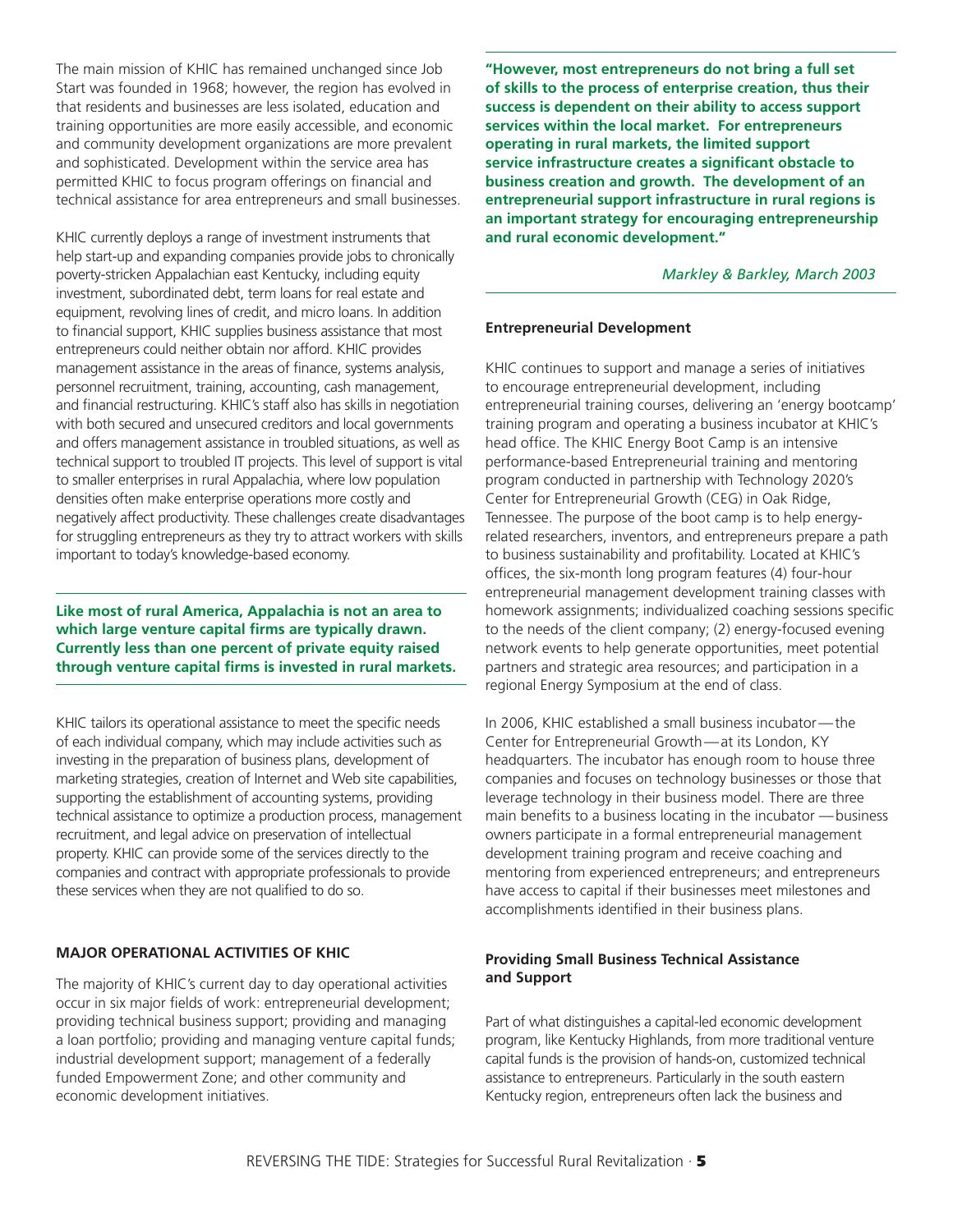technical skills necessary to manage a successful business enterprise. The KHIC model recognizes these potential limitations and works with the entrepreneurs to develop the requisite management capacity. KHIC provides three principal types of technical and managerial assistance to local entrepreneurs and businesses. First, KHIC works one-on-one with a business after the company becomes a member of the KHIC portfolio. Technical assistance provided by KHIC includes devising strategies and business plans, developing markets and marketing products, developing treasury skills in terms of managing flow of funds for collections and payables, getting good terms of credit with suppliers and creditors, and getting access to credit from local banks. KHIC will also provide these services for an entrepreneurial team but a fee will be charged for the assistance if the entrepreneurs go elsewhere for funding. Second, KHIC may take over management of a portfolio company if the firm defaults on its equity or loan agreement. KHIC also may undertake a "constructive takeover" whereby Kentucky Highlands stipulates that future loans or equity investments will be forthcoming only if the business meets certain conditions. Third, Kentucky Highlands has offered technical assistance to entrepreneurs and small businesses through its business-planning center (The Launching Pad). The Launching Pad is an Entrepreneurship Institution funded by the Appalachian Regional Commission, United States Department of Agriculture, and US Small Business Administration and it is the predecessor of the expanded Centre for Entrepreneurial Growth.

#### **Loan Programs**

KHIC offers a variety of loan programs that are each tailored to the size and needs of local small businesses:

MICRO-ENTERPRISE LOAN FUND: This fund was established to serve very small businesses with loans of up to \$35,000. Loans are offered at fixed rates for a maximum of 72 months. Loans can be used for either working capital or equipment.

SMALL BUSINESS LOAN FUND: This fund provides loans up to \$250,000 to small businesses at a fixed rate for periods of 5–15 years. Business expansions and start-ups are supported through this program. Working capital, equipment and real estate are all eligible uses for the loan.

WORKING CAPITAL OR LINES OF CREDIT: These specific needs are typically met through loans of one year. A portion of these loans are sometimes sold to banks. Turning Point Capital Fund is the vehicle for some of the working capital needs. Part of Turning Point's capitalization came from a grant from the US Department of Housing and Urban Development's (HUD) Rural Housing and Economic Development program. Other funds came from a 2.75% loan from the Federal Home Loan Bank of Cincinnati.

BUSINESS AND INDUSTRY LOAN GUARANTEES: KHIC has been designated as a guaranteed lender through the Department of Agriculture's Business and Industry Loan Guarantee Program.

This program allows KHIC to make loans up to \$10M and receive a guarantee from USDA. This enables KHIC to offer long term fixed rate financing.

APPALACHIAN DEVELOPMENT ALLIANCE: KHIC joined with seven other groups serving Appalachian Kentucky to establish a lending collaborative, the Appalachian Development Alliance. Together, the Alliance is able to get more resources from the state and the private sector than any one of them could do alone. They can reach 700,000 people and together have \$120M available for deals.

#### **Venture Capital Funds**

One of KHIC's main tools for creating jobs is through direct equity investment by KHIC (and its subsidiaries) in small businesses. This offers the possibility of a larger financial return to KHIC, but also carries with it a larger risk:

SOUTHERN APPALACHIAN FUND: KHIC is the managing partner in the \$12.5M venture capital fund-the Southern Appalachian Fund-which covers Kentucky, Tennessee, and the Appalachian counties of Georgia, Alabama, and Mississippi. The fund was capitalized through the federal US New Markets Tax Credit Program; its partners include Bank One, Concord EFS, Farmers & Merchants, First Bank, National City Bank, and Tennessee Commerce Bank.

OTHER VENTURE CAPITAL FUNDS: KHIC manages approximately \$40M in two other venture capital funds (Meritus Ventures and Mountain Ventures) that are used for investment in local businesses. Meritus Ventures is the only Rural Business Investment Corporation and Mountain Ventures is a Small Business Investment Corporation both licensed by the US Small Business Administration.

*KHIC pioneered development venture capital investing, which involves more active participation in business management than typically involved in traditional capital investing.*

#### **Industrial Development**

KHIC's strategy for industrial development is to invest in prepared sites that facilitate rapid construction of light industrial facilities. Through a program called LEAP (Land, Excavation, Architectural and Piers) sites are completely prepared to immediately begin the erection of up to a sixty thousand square foot building. These sites are then sold to companies wanting to expedite construction. KHIC has also constructed, financed and leased buildings to qualified clients.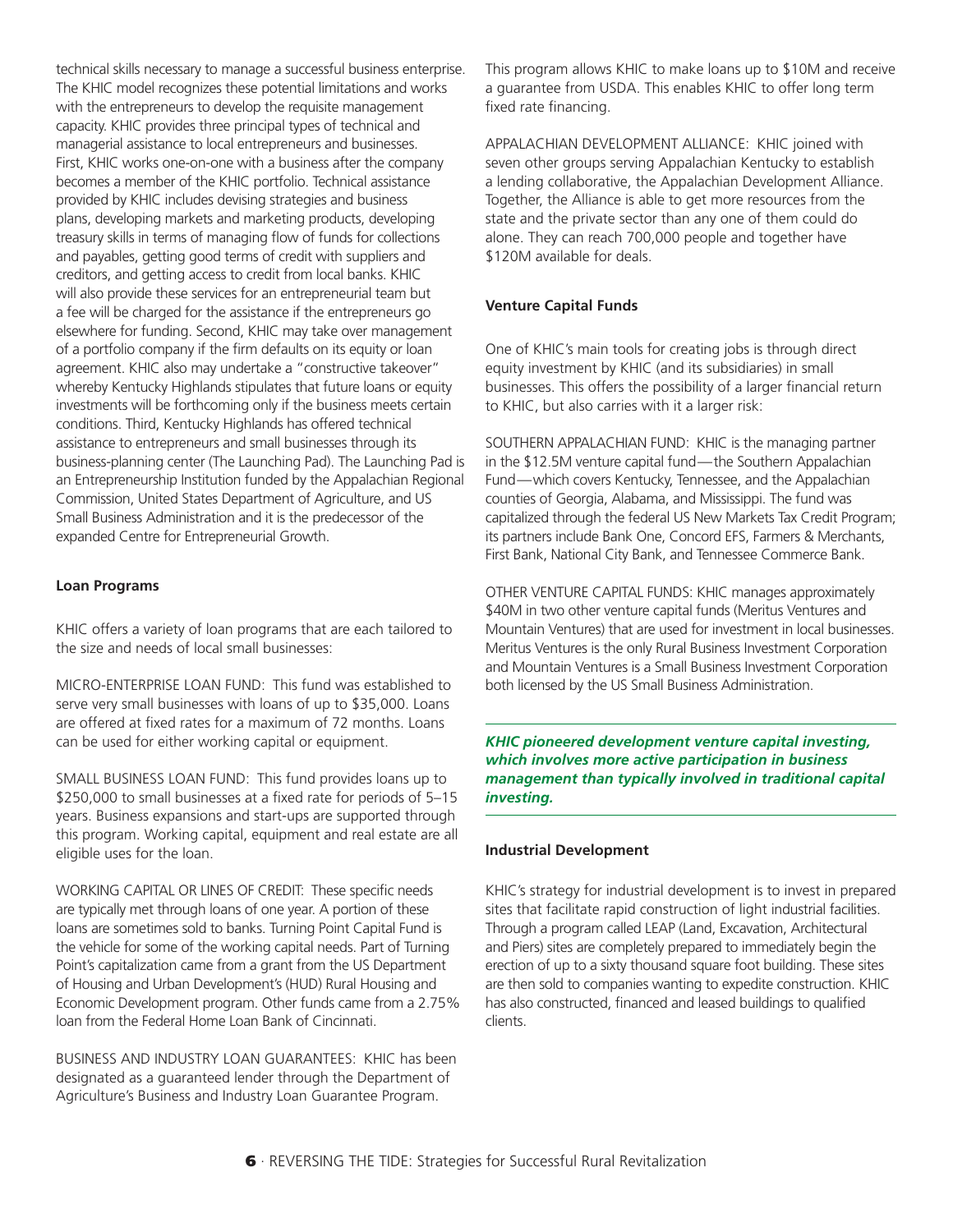#### **Management of a Federal Empowerment Zone**

In a unique approach, KHIC applied and was designated as the lead organization for a rural Empowerment Zone through the United States Department of Agriculture's Rural program. KHIC was only one of three Empowerment Zones (EZ) approved in the US and covers Clinton, Jackson and Wayne counties. The EZ designation was made in December 1994 and included a grant award of \$40M. Before 1994, the 30,000 people living in the isolated communities of these three counties had difficulty obtaining basic services such as tax assistance, dry cleaning, and medical services. The three-county region faced huge economic development obstacles. Important economic indicators were much worse than state and national averages — an unemployment rate of 9.3%, a poverty rate of 38%, and average annual wage of \$15,000, a per capita annual personal income of less than \$12,000 and a population where less than 43% of those age 25 years and older had a high school diploma or GED.

#### **Other Community and Economic Development Initiatives**

The efforts of KHIC are not limited to business development. Kentucky Highlands Investment Corporation recognizes the importance of lateral development if a region is to prosper. They have been partners in numerous community development projects, including a residential home for disadvantaged youth, establishment of a sheltered workshop, providing housing assistance for families in need, and the financing of youth centers, libraries and theaters for area residents. KHIC is also active in a collaboration between the States of Kentucky and Tennessee to recruit a bio-defense lab to Pulaski County. The collaborative effort to compete for a \$500M national bio-defense lab is being led by the two governors, four U.S. senators, three universities (University of Kentucky, University of Louisville and University of Tennessee), KHIC, the Center for Rural Development, the Oak Ridge National Laboratory, the National Institute for Hometown Security and the Southeast Kentucky Economic Development Corporation. If successful in being selected, the facility would have created more than 400 permanent jobs with an average salary of \$74,000 and a payroll of \$30M. Another cooperative effort with Tennessee is the Tennessee Valley Corridor, which is a non-profit organization dedicated to promoting the Tennessee Valley Corridor as one of the nation's premier science and technology centers. It also seeks to leverage the corridor's world-class research institutions and technology assets for maximum regional economic development and new job creation. Finally, KHIC has recently received permission to obtain up to \$32M in New Markets Tax Credits from the CDFI Fund, US Department of Treasury, to attract investments in its service area.

#### **KHIC's ORGANIZATIONAL STRUCTURE**

KHIC is currently governed by a seventeen member Board of Directors. The board has a wide variety of backgrounds including people with experience in business, banking, farming, education, local government, law, public administration, medicine, human services, agricultural development, arts and tourism. They are representative of the area's diversity of geography, income levels, and vocational interests.

KHIC currently has a staff complement of 18 in the following positions:

- President & Chief Executive Officer
- Executive Vice President & Chief Operating Officer
- Executive Vice President & Chief Financial Officer
- Vice President of Housing
- Vice President of Business Lending
- Investment Analysts (2 positions)
- Business Development Specialist
- Technical Systems Engineer & Investment Analyst
- Development Director
- Special Projects Coordinator
- Senior Accountant/Controller
- Accountants (4 positions)
- **Executive Assistant**
- Administrative Assistants (2 positions)

To administer the variety of loan and venture capital funds that KHIC manages, KHIC has several subsidiary companies and collaborative partnerships as described below:

**Southern Appalachian Fund (SAF) (2001)** is a \$12.5M venture capital fund formed to provide equity capital and operational assistance to qualifying businesses in southern Appalachia. The Fund is the result of collaboration between KHIC and Technology 2020 of Oak Ridge, Tenn. The Southern Appalachian Fund is one of six New Markets Venture Capital (NMVC) Companies in the United States. The NMVC Program is a developmental venture capital program designed to promote economic development and the creation of wealth and job opportunities in low-income geographic areas and among individuals living in such areas. Participating individuals, banks and other financial institutions receive credit against federal income taxes for making qualified equity investments in NMTC community development entities, like KHIC. The Southern Appalachian fund is capitalized with \$12.5M, \$5M raised from institutions concerned with economic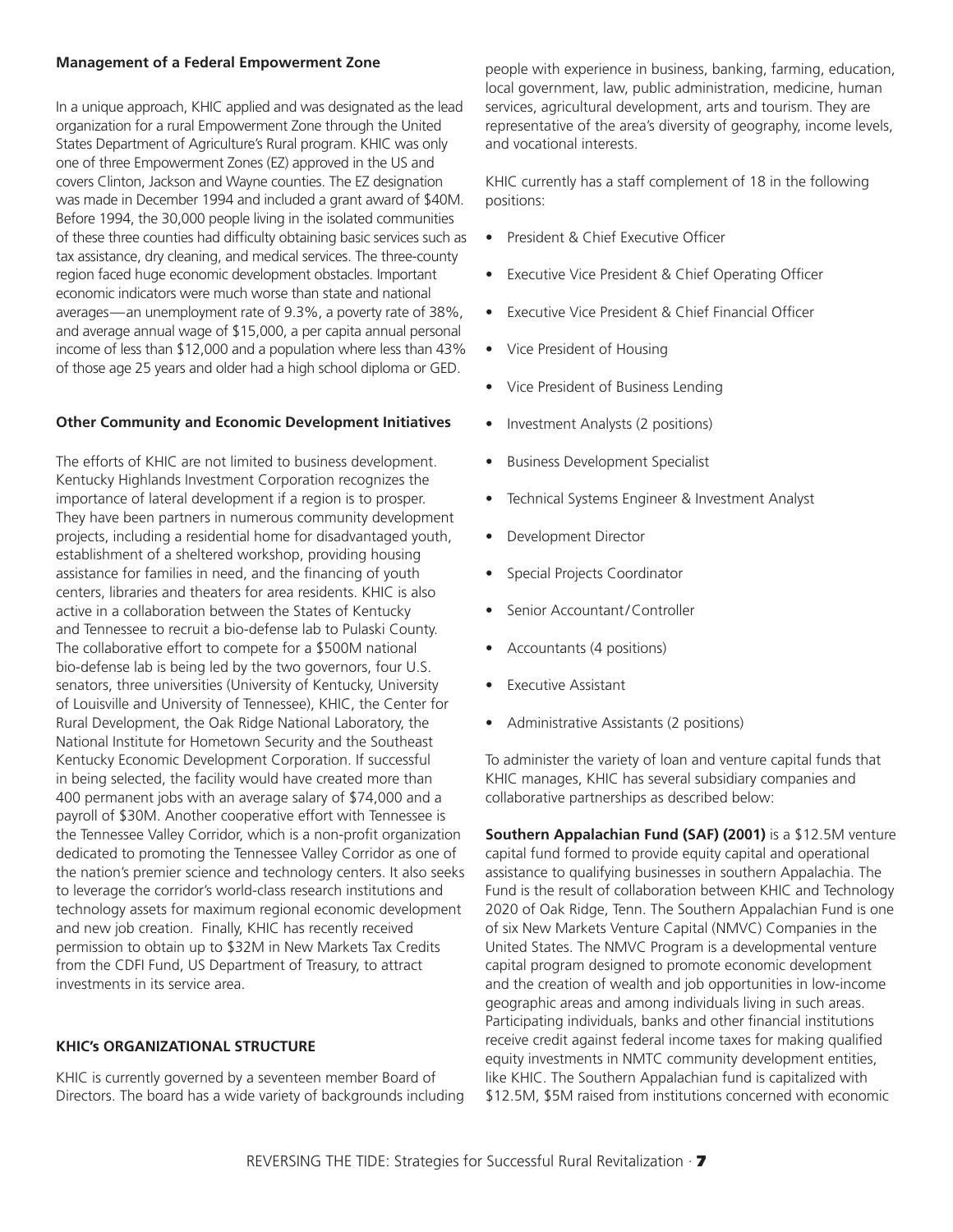development in Appalachia (e.g., Appalachian Regional Commission, Tennessee Valley Authority, two private foundations and several banks in Tennessee, Kentucky and Ohio) and \$7.5M in federal matching funds (1.5 to 1 match). Investments by SAF are limited to low-income census tracts (80% of state median income, 20% in poverty) in Kentucky, Tennessee, N. Georgia, N. Alabama, and N.E. Mississippi. The Fund's mission is to generate market-rate returns for its investors while promoting shared and sustainable business growth and wealth creation throughout its target region. The Fund was set-up to invest in companies with strong management teams, high growth potential, and defensible market positions. The Fund Managers also work to add value to the Fund's portfolio companies through operational assistance, active board participation, and mentoring. SAF will be operated as a limited partnership with a 10-year life. KHIC and Technology 2020 are the general partners, and they will receive 25% of the earned interest. Other investors in the fund (the limited partners) will receive the principle plus 75% of earned interest. The Fund is now fully invested in eight start-up and expansion stage companies that include manufacturing, software and technology.

**Entrepreneurs in south eastern Kentucky face additional challenges because more than 80% of venture capital is invested on the East or West Coast, and technical assistance providers outside of large metropolitan areas are often limited or cost prohibitive. That means the two essential components for a successful start-up company are often more elusive, particularly in a state such as Kentucky.**

The **Meritus Ventures Limited Partnership (Meritus)** is a

collaboration between KHIC and Technology 2020. It serves a larger portion of Appalachia and focuses on companies that are expanding. Meritus Ventures, licensed in 2006 by the US Small Business Administration and the US Department of Agriculture, is the only Rural Business Investment Corporation in the US. It began with \$12M from 22 initial investors and grew to \$36.4M through the sale of USDA guaranteed debentures. The Fund's mission is to generate market-rate returns for its investors while promoting shared and sustainable business growth and wealth creation throughout its target region. The Fund will invest \$250,000 - \$2,500,000 in companies with strong management teams, high growth potential, and defensible competitive advantages. The Fund focuses on manufacturing, technology and software businesses. The Fund Managers also add value to the Fund's portfolio companies through operational assistance, active board participation, and mentoring.

The **Mountain Ventures Inc. Small Business Investment Corp. (SBIC)** is a \$7.5M dollar fund (including 300% leverage) that provides both debt and equity financing. Funds from Mountain Ventures SBIC are the only KHIC program monies that may be co-invested with equity investments from the original

KHIC Fund, and all profits (earned interest) from the deals are used to capitalize the KHIC and Mountain Venture Funds.

The **USDA Intermediary Relending Program (IRP)** provides a way to meet the needs of entrepreneurs who can not qualify for bank financing. Entrepreneurs come to KHIC when they cannot get a loan elsewhere in the region. Under the USDA IRP, the USDA makes a direct loan to KHIC at an annual interest rate of 1% for a maximum of 30 years. KHIC then makes loans from this revolving fund to businesses in the service area that do not qualify for bank financing. Maximum deal size is \$150,000 with the exception that 25% of the deals may be up to \$250,000. All loans to area companies are made at slightly less than market rates and are secured by collateral. KHIC submits each potential deal with a portfolio company to USDA and the Kentucky State Environment Clearinghouse for approval. All repayments on the IRP loans are kept by KHIC except for the amount required for annual loan payments to USDA. The remaining interest income and fees may be used for KHIC administrative costs, technical assistance, and fund replenishment. The IRP Loan Fund has made approximately 35 loans to area businesses and has used about \$4M of the \$15M allowed by USDA program guidelines.

The **Kentucky Highlands Empowerment Zone Development Venture Capital Fund (KHEZ)** was capitalized with \$12M; with \$11M targeted for general business and \$1M for agricultural activities. In addition, \$2M of EZ funding was used to capitalize the Mountain Venture SBIC, but loans based on the capitalization can be made only in the three EZ counties (Clinton, Jackson, and Wayne). The loan focus for the KHEZ Fund is manufacturing and specific professional services. Loans are primarily long term, fully collateralized, with fixed rates of interest. A separate loan committee was established to approve KHEZ loans, and for the first seven years of the program, KHEZ investments could not be made in a company that also received financial assistance from another KHIC program. However, profits and interest earned on the KHEZ fund's investments remain in the KHIC Venture Fund, and KHIC is reimbursed for project management out of the EZ general budget.

In the late 1990s, Kentucky Highlands added another federal program, the **Nonbank USDA Business and Industrial (B&I) Lender (1997)**, to its capital toolkit. KHIC became a B&I lender to provide an additional source of funds for area businesses and to assist area banks by packaging these loans. The B&I program permits KHIC to make larger deals (minimum of \$250,000 up to \$10M for special cases) than other lending programs available to them. The USDA B&I Guaranteed Loan Program provides guarantees (80%, 90% within the EZ) for loans made by eligible commercial lenders to rural businesses. Loan proceeds may be used for working capital, equipment, and real estate. Currently, KHIC has participated in \$12M of B&I loans, 7 loans originated by KHIC (4 closed, 3 in progress) plus other loans in partnership with area banks.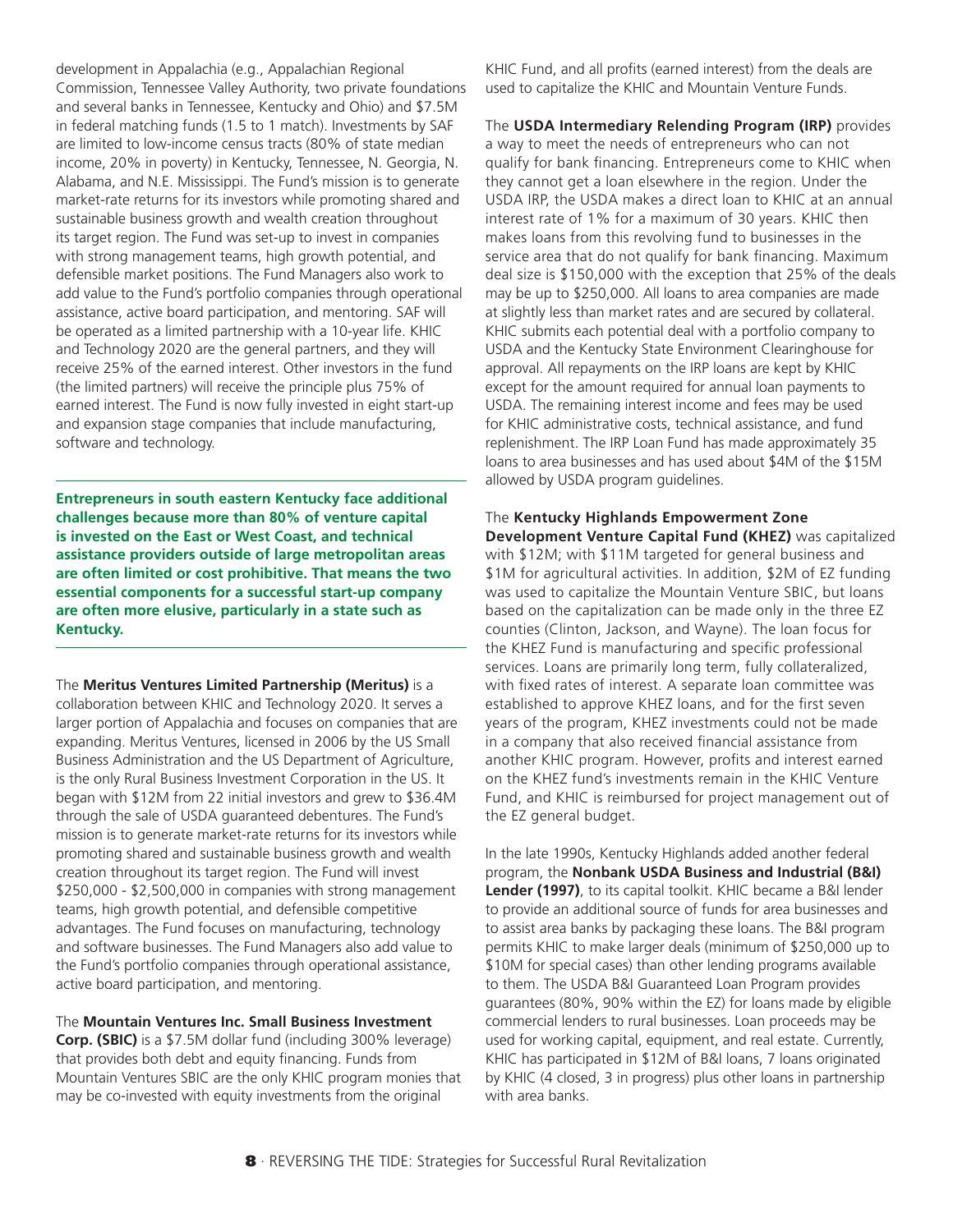#### The **Appalachian Development Alliance (2002)** is a

consortium of nine area economic development organizations (Pine Mountain Development Corporation, Southern Kentucky Economic Development Corporation, East Kentucky Corporation, Mountain Association for Community Economic Development, Mountain Economic Development Fund, HEAD Loan Fund, Community Ventures, Jackson County Entrepreneur Center, and KHIC). The Alliance allows these organizations to collaborate and tap into funds that might not otherwise be available, such as state funds. ADA operates as a fund of funds, with each organization providing capital (minimum of \$50,000) and different areas of expertise and specialization. The Alliance serves a broader geographic area than the 22 counties in KHIC's service region, and the larger geographic region makes ADA eligible for state assistance. ADA recently received \$1M from the Kentucky coal severance tax fund, and the Alliance has also received CDFI funding. It is planned that each of the organizations in ADA may borrow from the Alliance after it receives external funding.

#### **SCALE OF KHIC'S RESOURCES AND PROGRAM EXPENDITURES**

In a typical year, KHIC will make 50 to 90 loans worth \$8 to \$16M and another 5 to 10 equity investments worth another \$500,000 to \$2M using KHIC's own organizational funds. Each dollar directly invested by KHIC into a business will typically lever an additional \$2 to \$3 in financing from other financiers for the business venture.

As of March 31, 2008 KHIC had 322 active loans and equity investments in their portfolio worth an estimated \$35M.

KHIC's annual administration costs are approximately \$4,000,000 per year. These administration costs are covered primarily by KHIC interest and equity earnings, management fees from the investment funds and from other fee for service revenue. Table 2 provides a summary description of KHIC's annual revenue and investments.

#### **EXAMPLES OF KHIC'S INVESTMENTS & PROJECTS**

The Kentucky Highlands **Energy Business Boot Camp** is an intensive performance based entrepreneurial training and mentoring program that is being conducted in partnership with the Center for Entrepreneurial Growth, which has offices in Oak Ridge, Tenn., and London, Ky. The boot camp focuses on helping energy-related researchers, inventors and entrepreneurs create a fundable, sustainable and profitable business model that will help create jobs in the region. Five entrepreneurs were selected for the first boot camp in 2008. They participated in intense training sessions, received individualized coaching and received assistance in developing a business and funding plan. The five diverse entrepreneurial teams are developing fundable and sustainable businesses based on the following:

#### **Table 2: KHIC Summary of Annual Revenue and Expenditures**

#### **Cash in and Revenue:**

| Interest Earnings from Loans/Rental Income/and Earnings/Returns |         |  |  |
|-----------------------------------------------------------------|---------|--|--|
| from Equity Investments                                         | \$5.2M  |  |  |
| Management Fees from Portfolio/Fund Management                  | \$1.2M  |  |  |
| Grants from Foundations/Government                              | \$2.3M  |  |  |
| Principal Repayments                                            | \$8.0M  |  |  |
| <b>Total Revenue</b>                                            | \$16.7M |  |  |

#### **Expenditures:**

| \$9.8M   |
|----------|
| $$1.0M*$ |
| \$4.2M   |
| \$15.0M  |
|          |

\*An additional \$53M in equity investments were made using funds from KHIC affiliated venture capital funds or from venture capital funds where KHIC is a financial partner or the general managers of the fund:

- \$16.5M by KHIC New Market Tax Credit
- \$14.5M by KHIC
- \$9.4M by Meritus Ventures
- \$12.7M by Southern Appalachian Fund
- Wind farms on reclaimed Eastern Kentucky ridge-top coal mines;
- Manufacturer of biodegradable 100 percent loss lubricants and greases;
- The use of fly ash in both plastic and metal alloys to enhance physical properties;
- The conversion of biomass products to syngas; and
- A company using thermobaric energy processes and systems to produce new energy and deal with serious environmental issues.

It is expected that these companies will become major contributors to economic impact and the growth of new technologies in Eastern Kentucky. In turn, those businesses will impact the entire region by employing people, creating profits and helping solve the nation's growing energy problems.

**Tri-County Manufacturing and Assembly, Inc. (TCA)** is

a company that has seen its share of ups and downs. The company, located in Williamsburg, Kentucky, was primarily a contract manufacturer of printed circuit board assemblies. After surviving a very difficult period in 2002, it seemed that TCA was on the upswing when its original owners returned to manage the company. The company fared well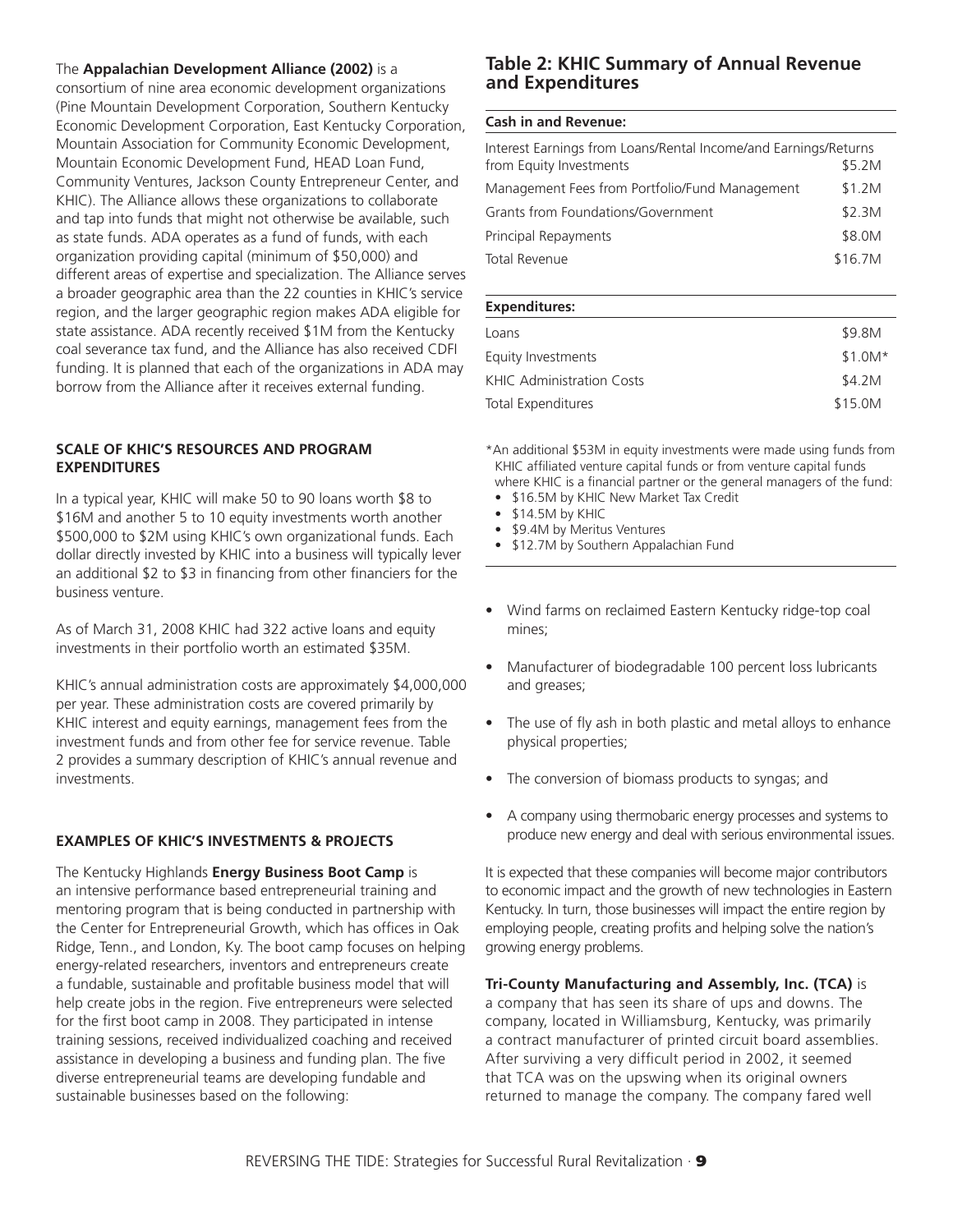for a while, but faced new and difficult challenges in 2003 that nearly brought the company's demise. With almost 200 manufacturing jobs at stake, Kentucky Highlands sent staff members Elmer Parlier and Melissa Conn to work on-site at TCA to stabilize the company until new owners could be found. In January 2004, electronics manufacturer CDR Manufacturing purchased the assets of TCA and began operating the plant as its own.

With the right support, the companies capitalized by the Southern Appalachian Fund not only grow, they thrive. One such firm, **Tricycle, Inc., Chattanooga, Tennessee**, earned a 2006 Excellence Award from the Community Development Venture Capital Alliance for its innovative human initiatives; creation of sustainable, quality jobs; significant progress toward its financial goals; performance in the marketplace; and outstanding management capacity. Tricycle's business is both unique and specialized. The company serves the commercial carpet industry, in particular the high-end market for carpets designed by decorators and interior designers. The innovation Tricycle brought to this industry was the use of technology to create a paper carpet sample that mimics the color and texture of an actual carpet sample, which replaced the then-current practice of having carpet manufacturers make actual samples of the interior floor coverings drawn by designers. In 2005, Tricycle's digital carpet modeling services helped interior product manufacturers conserve 9,425 gallons of oil, kept 56,500 pounds of carpet out of landfills, and saved more than \$5M.

Another example of KHIC's success is **Cumberland Gap Provision Company, Middlesboro, Kentucky**. Founded in 1979 by Ray McGregor to produce locally cured hams, Cumberland Gap turned to KHIC in 1991 when it needed help developing an employee-owned company. At that time, KHIC also invested equity in Cumberland. In 1996, the company repurchased KHIC's stock, but KHIC continued its involvement in the expansion of the company through a grant from the Office of Community Services to expand Cumberland Gap's operation. In 2003, Smithfield Foods purchased Cumberland Gap. Today, Cumberland makes products under its own label, as well as for a number of nationally recognized brands, and employs 320 people in a facility that has been expanded four times and is now more than 100,000 square feet.

When an investment creates jobs, it is considered a success. Then add high wages, good benefits and the improvement of rural health care, and you've got Kentucky Highlands' investment in **Certacare**. Headquartered in Albany, the company was formed in 2006 to provide home infusion therapy to out-patients and recently released hospital patients in southern Kentucky. Home infusion therapy involves administration of medications such as antibiotics and chemotherapy. It has grown from eight employees less than a year ago to 46 employees today, with benefits that include medical insurance, paid holidays, vacation and sick days. "This is exactly the type of company that KHIC sees as a model investment," states Jerry Rickett, president & CEO of Kentucky Highlands. "The

jobs are high paying and won't move out of state because of the nature of the work and the fact that the owners are natives of the area. We are always excited to foster the entrepreneurial spirit of Kentuckians." Kentucky Highlands Investment Corporation provided the company with loans through the Empowerment Zone and the USDA's Rural Business Enterprise Grant program for equipment, inventory and working capital. The initial plan for Certacare was to provide service in nine counties. However, the company believes there are significant opportunities in the market for home infusion and has developed a business plan to grow to 100 locations in eight states.

#### **HAS KHIC BEEN SUCCESSFUL?**

**"We have been successful in maximizing public and private investment capital in an area of the country that traditional venture capitalists have neglected. But the accomplishments are more than mere numbers. For every achievement, there are many families who have gained economic stability. For every success, a solid tax base is created for important government services. For every accomplishment, there is a region that people look to with pride and live in with hope – an enduring legacy for our children."**

#### *Jerry Rickett, KHIC President & CEO*

Kentucky Highlands has seen steady growth in its investments and net worth over time. Beginning in 1970 with investments valued at \$5,000, KHIC's investments have now grown to a cumulative total of over \$165M. The organization's net worth has increased as well, growing from about \$12,000 in 1970 to over \$40M in 2007. As shown in Table 3 below, KHIC's impacts and achievements are impressive.

#### **Table 3: KHIC Summary Statistics**

| Loans closed                               | 803         |
|--------------------------------------------|-------------|
| Equity investments made                    | 42          |
| Total amount financed                      | Over \$165M |
| Jobs created and retained                  | 10.197      |
| Businesses started or expanded             | Over 500    |
| Companies in which KHIC has invested have: |             |

- Produced goods and services valued at \$13.5B
- Paid more than \$1.9B in salaries and wages
- Generated an estimated \$300M in tax revenue

Obtained one of only three rural federal Empowerment Zones in the nation, which:

- Resulted in \$40M in investments
- Created 3,600 new jobs
- Reduced proverty and unemployment in the zone by > 30%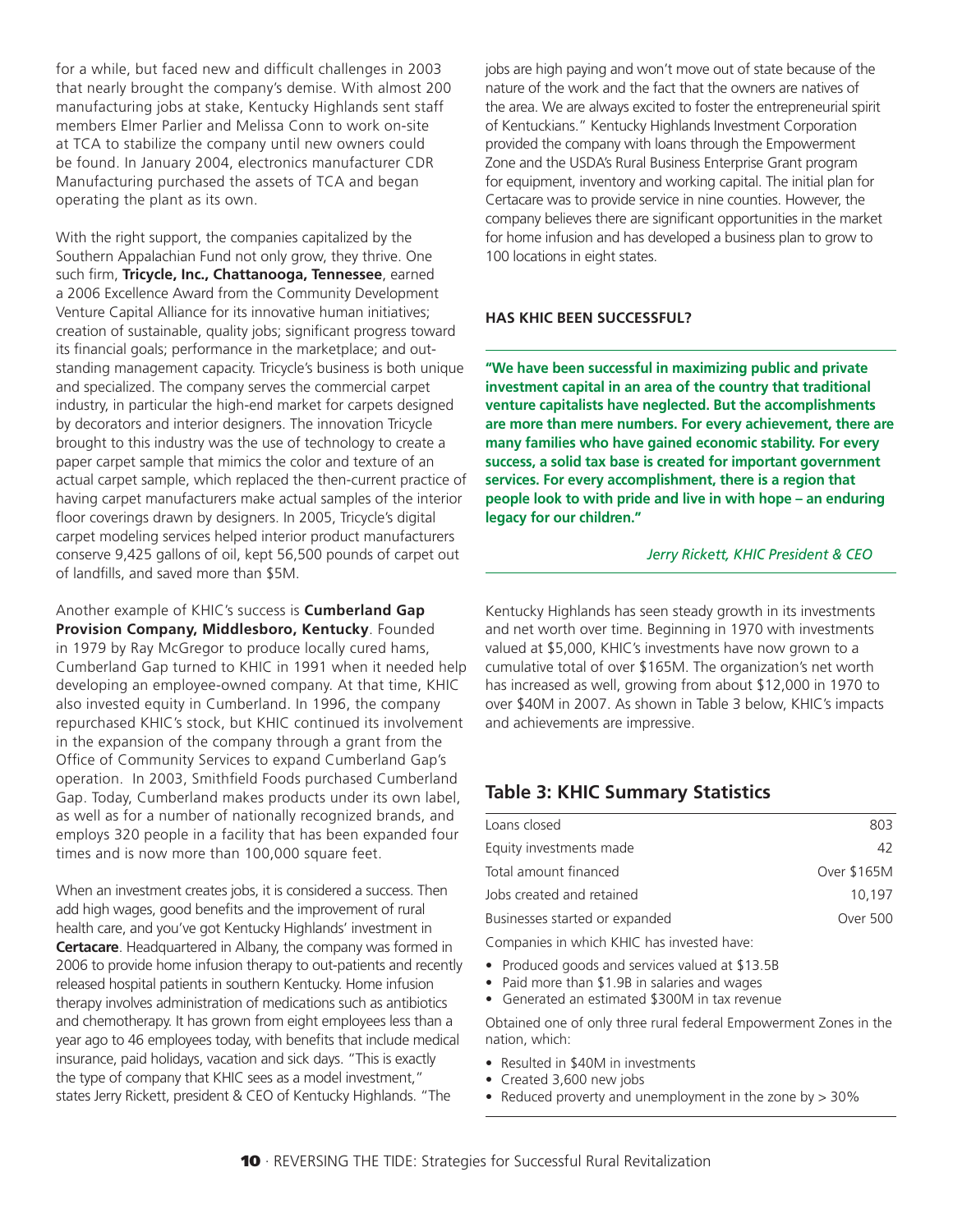#### **Over the last 20 years, KHIC has posted an internal rate of return approaching 20%.**

KHIC is also a valuable community development partner to the area's regional banks in two ways. First, they offer a direct investment opportunity. Some banks may be reluctant to invest in a Community Development Venture Capital Fund like the one KHIC operates because they believe that returns on socially relevant investments are inherently small or that the minimum investment is too large. In reality, KHIC's minimum investment is \$100,000. And, over the last 20 years, KHIC has posted an internal rate of return approaching 20%. While that's only about half of the return traditional venture capital firms typically aspire to, banks that invest in KHIC may also be eligible for Community Reinvestment Act (CRA) consideration. Another common concern about CDVC funds is that they do not pay any returns for long periods. While KHIC has created a 10-year limited partnership with two, one-year extensions, this structure does not preclude a bank from receiving returns for a dozen years. Each investment KHIC makes in local companies includes an exit strategy, and it is common for KHIC investments to start returning cash within three years, or even earlier. For example, in 2005, SAF invested in Eon Streams, Inc. and exited 14 months later, providing a 260 percent rate of return, and creating a gain that will be passed along to the limited partners when the NMTC compliance period allows. Of course, not all of the companies in which KHIC, SAF, Meritus or Mountain Ventures invests exit that quickly, or provide such significant gains. The second way that KHIC participates with banks occurs later in the business cycle of the companies in which they invest. KHIC finds that institutions that do not participate as direct investors often follow up with hard asset and building equipment financing for the businesses whose growth has been nurtured by KHIC.

**"While each deal between Kentucky Highlands and an entrepreneur is uniquely structured, a number of common themes can be drawn from their experiences with KHIC. One important theme was that Kentucky Highlands provided these entrepreneurs with much more than capital. All of the entrepreneurs identified technical or business assistance provided by KHIC as part of the financing package and indicated the value of this assistance to the business. One entrepreneur described Kentucky Highlands as being more like a partner than an investor. This entrepreneur also indicated that the company would want KHIC representation on the board even if there were no longer a financial relationship. In another case, an entrepreneur sought KHIC staff expertise to help screen applicants for a management position even though this was not required by Kentucky Highlands. Another entrepreneur described how Kentucky Highlands used contacts within the banking community to pull together a financing package and used connections with community officials to help smooth the way for this new business enterprise. One entrepreneur indicated that his** 

#### **company was looking for more than money. The company wanted investors who understood the business and they got such investors in KHIC."**

#### *D. Markley & D. Barkley, March*

*2003*

Appendix 1 provides more excerpts from the conclusions of the Markley and Barkley Case Study noted above. The Case study methodology included interviewing KHIC clients to determine how they perceived KHIC contributed to their business's success. The interview responses clearly indicate that KHIC's approach of providing both technical and financial assistance is highly valued by their clients:

*"While entrepreneurs benefited from KHIC technical assistance, the financing was also critically important to their success. Several entrepreneurs received equity investments from Kentucky Highlands, capital that was not available from any other sources in the region. Other entrepreneurs indicated that they were unable to get debt financing from local banks until Kentucky Highlands became involved in the deal. In addition to the first round of financing, several entrepreneurs pointed to the importance of the follow-on capital that Kentucky Highlands was able to provide as their businesses grew or struggled and needed additional financing. Another common theme among the entrepreneurs interviewed focused on Kentucky Highlands' "staying power" in a deal, i.e., KHIC's flexibility and willingness to stick with an entrepreneur as the business experienced difficult times. This "staying power" included providing management or technical assistance as well as stepping in with an additional infusion of capital to get the business through a rough period. In one case, Kentucky Highlands was working with an entrepreneur going through bankruptcy proceedings while at the same time discussing how KHIC might be involved in his next business opportunity. In another case, KHIC served on the board of a company as the board encouraged the company to change directions and pursue a new market. Kentucky Highlands stood by the company and showed confidence in the management and the future direction. A final theme that emerged from the entrepreneur interviews was that Kentucky Highlands was the principal, and often the only, entrepreneurial support organization used by the emerging business. A number of entrepreneurs indicated that they would not have started their businesses without the involvement of KHIC. While many of these entrepreneurs eventually acquired bank financing and a few took advantage of state tax credit programs, very few of them sought assistance from other economic development organizations in the region. In most cases, the engagement of other financial or assistance providers was the result of Kentucky Highlands' efforts to bring additional partners or pools of capital to the table. These experiences confirm the role of KHIC as a lead entrepreneurial support organization in the region".* 

Markley & Barkley, March 2003, page 12.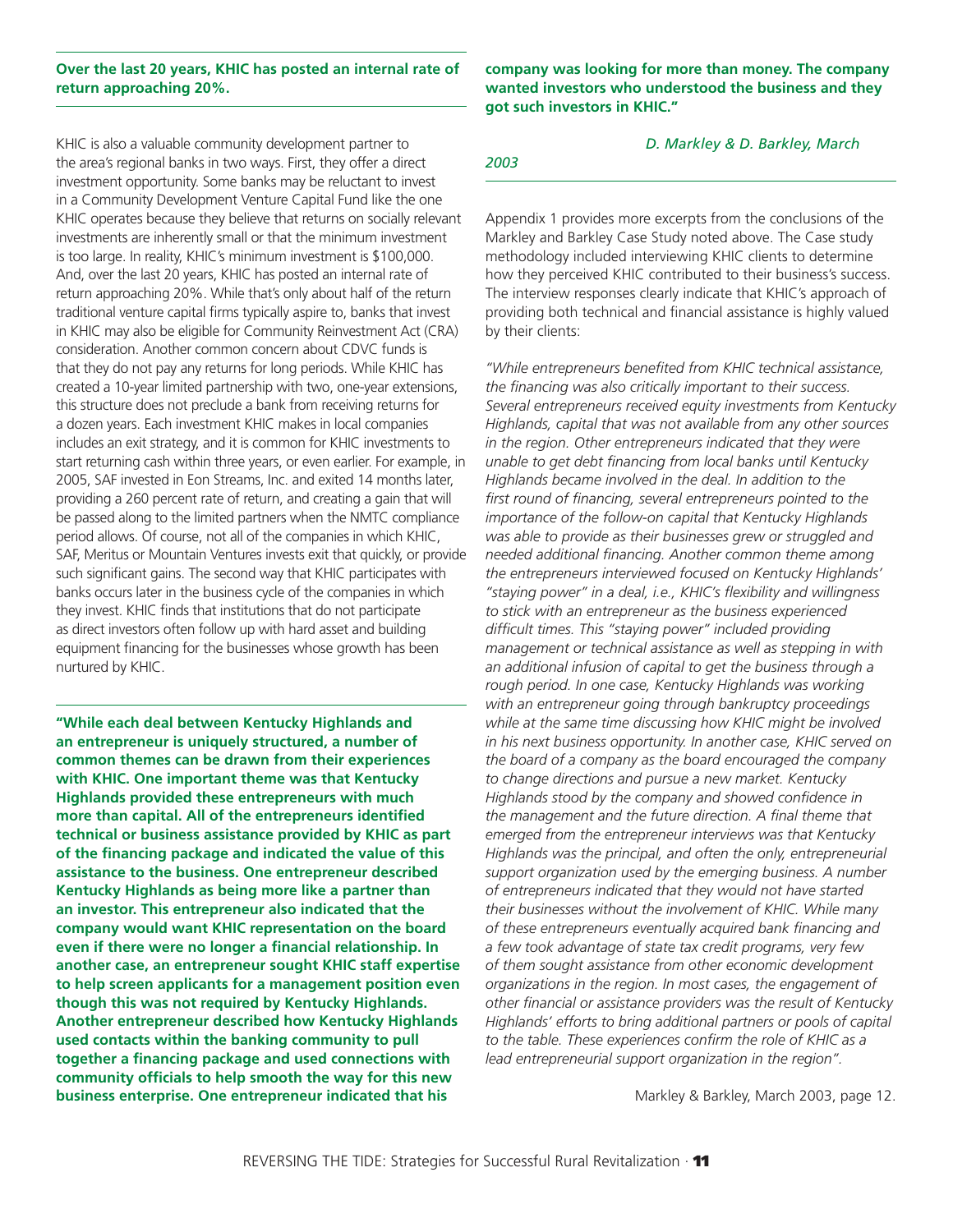It is also clear that KHIC's efforts in obtaining and managing the Federal Empowerment Zone program for the three selected counties of southern Kentucky have had an amazing effect on rural economic revitalization and development. After the ten years of operation of this KHEZ program the following achievements were realized:

- The three-county area experienced population growth for the first time in 50 years. From 1994 to 2004 the population of the KHEZ grew by 7.9% compared to just 3.2% for the state as a whole.
- From 1994 to 2004 unemployment rates in the KHEZ zone dropped by 32.8% compared to a decrease of 5.4% for the state and a 1.9% national increase.
- There was a 29.5% increase in people who have at least a high school diploma or GED, compared to a 21.2% increase in Kentucky and a U.S. increase of 6.9%.
- From 1990 to 2000, the poverty rate decreased by 31.1%, compared to a drop of 16.8% in Kentucky and a 5.3% decline nationally.
- The average wage per job increased 38.3% and gross income rose 35.1% – both are higher than state and national average increases.
- The average number of aid to needy family cases dropped by 69.4%, and payment amounts decreased by 71%.
- Over the 10 years, the KHEZ Development Venture Fund approved 74 loans and 45 equity investments totalling more than \$33.7M including \$12.8M in repaid loan funds. This investment leveraged an additional \$122M in private investment.
- The \$6M in EZ program funding that was targeted for infrastructure leveraged an additional \$50M in infrastructure funding from other sources.
- 3,658 new jobs were created through EZ funding; 6,153 new jobs in total during the 10 year period.

#### **SUMMARY**

Certainly the success of the Kentucky Highlands Investment Corporation over the past forty years demonstrates that with strategic action rural economic revitalization can occur, even in very poor rural regions facing very significant economic challenges.

The experience of the Kentucky Highlands Investment Corporation would indicate several important conclusions:

- 1. Low levels of economic activity and business development in chronically poor and economically underperforming areas are not necessarily due to a lack of economic or business opportunities per se in these regions – but rather a lack of entrepreneurs, business development support and business financing that allow economic opportunities to be identified and acted upon.
- 2. Economically depressed rural areas are not well served by traditional forms of business development support and traditional sources of private sector business financing. To economically improve these regions some form of non-profit or government funding assistance is initially required to fund entrepreneurial and business development.
- 3. If done appropriately, initial non-profit and/or public funding for business and economic development in economically depressed areas can attract and leverage very significant levels of private sector investment.
- 4. Given the economic and business development challenges of operating in economically challenged rural areas, an integrated approach that includes entrepreneurial development, technical business development, professional business management mentoring and the provision of higher-risk business financing will improve the likelihood of business success and ultimately economic revitalization of a region.
- 5. As demonstrated by the Kentucky Highlands Empowerment Zone program, amazing economic and community revitalization results can be achieved in the most challenging rural areas if a large scale, long-term, strategic and holistic rural economic development approach is implemented. The KHEZ program clearly demonstrates that when done effectively, government supported rural economic revitalization initiatives cannot only revive a rural economy but ultimately can actually "save" governments significant levels of funding that would otherwise need to be spent on social support and community mitigation expenditures.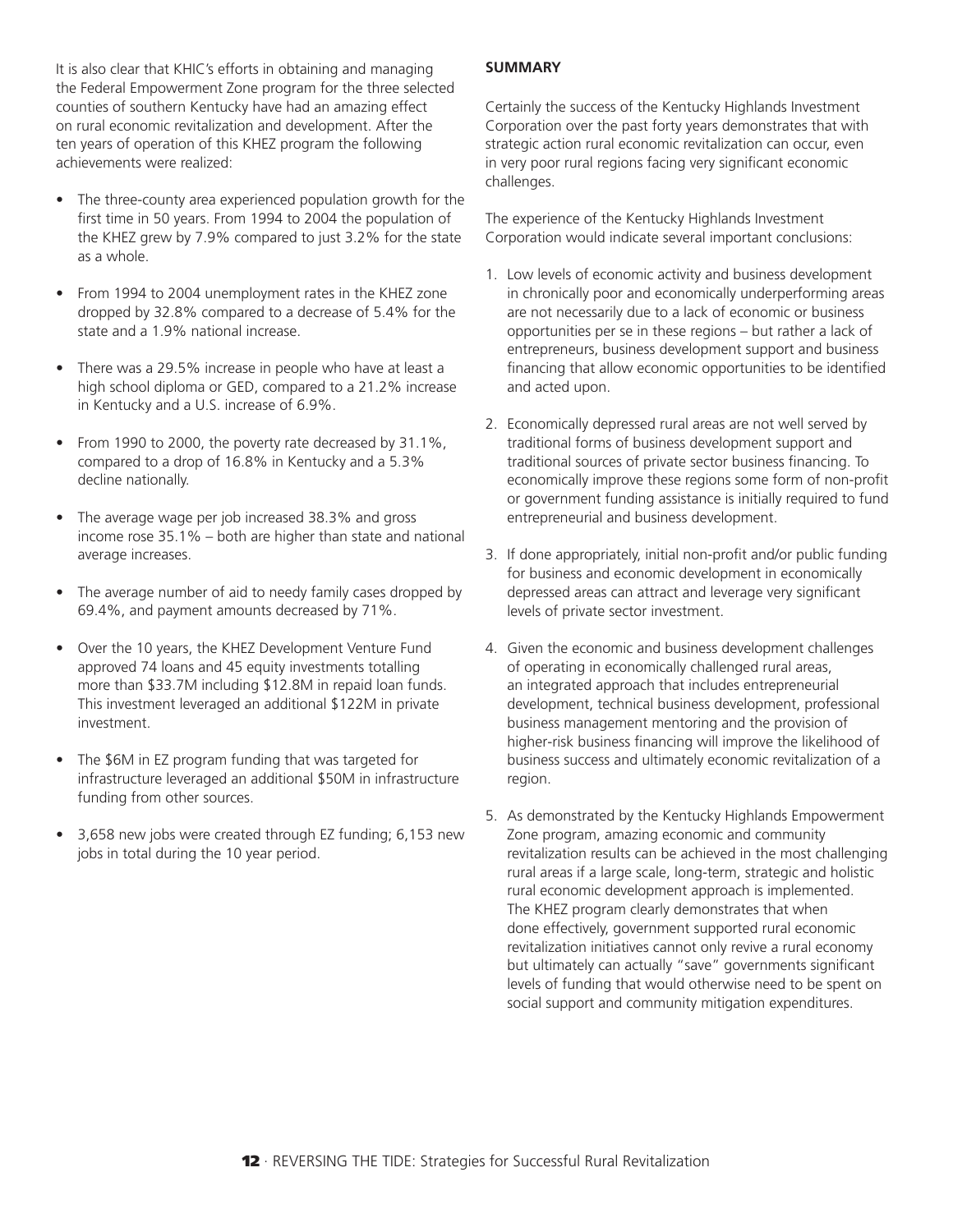#### **Further Information is available at:**

- KHIC Website: [www.khic.org](http://www.khic.org)
- KHIC Annual Newsletters: [www.khic.org/annual\\_newsletters.](http://www.khic.org/annual_newsletters.html) [html](http://www.khic.org/annual_newsletters.html)
- Kentucky Highlands Empowerment Zone 10 Year Report: [www.khic.org/library/cms/Image/KHIC%2010%20Year%20](http://www.khic.org/library/cms/Image/KHIC%2010%20Year%20Report.pdf) [Report.pdf](http://www.khic.org/library/cms/Image/KHIC%2010%20Year%20Report.pdf)
- D. Markley & D. Barkley "Development of an Entrepreneurial Support Organization: The Case of the Kentucky Highlands Investment Corporation." Center for Rural Entrepreneurship, March 2003. [www.energizingentrepreneurs.org/content/](http://www.energizingentrepreneurs.org/content/chapter_5/stories/1_000088.pdf) [chapter\\_5/stories/1\\_000088.pdf](http://www.energizingentrepreneurs.org/content/chapter_5/stories/1_000088.pdf)

#### **APPENDIX 1**

Excerpts from the KHIC case study "Development of an Entrepreneurial Support Organization: The Case of the Kentucky Highlands Investment Corporation" by Deborah Markley and David Barkley, Center for Rural Entrepreneurship; March 2003.

#### **Lessons Learned**

Kentucky Highlands provides a useful model for identifying lessons learned because of its long operating history and the evolution of its program portfolio over time. There are, however, important caveats to this experience that must be acknowledged. First, KHIC received substantial public (federal) investment at its inception, funding that is unlikely to be available to programs created today. The capitalization of an entrepreneurial support organization is a significant challenge that must be considered. Organizers of an ESO will need to devote resources during the start-up phase to raising capital from a variety of sources including public, private, and non-profit. Second, KHIC provides assistance to entrepreneurs who the staff identifies as being viable candidates for investment. KHIC may work with an entrepreneur to develop a business idea to the point of being investment ready; however, the organization does not attempt to identify potential entrepreneurs who articulate an interest in starting their own business but who present no concrete business idea. There continues to be a gap in the region in providing this deal flow development activity. While this development is occurring in specific parts of the region, such as in the Jackson County Entrepreneurship Center, it is not widespread throughout Appalachian Kentucky. The following lessons learned are offered as input to other organizations serving rural regions that are interested in developing effective ways to support entrepreneurs and encourage economic development. The uniqueness of rural regions suggests that no single model will be applicable in all places. As a result, the shared learning from Kentucky Highlands can be applied to other models of entrepreneurial development and should be viewed as guiding principles for other organizations to use as they create their own unique strategies.

#### **Lesson One: Focus on Entrepreneurs and their Enterprises**

The focus of Kentucky Highlands' activities is on the entrepreneur and his or her enterprise, not the capital used to support the entrepreneurs. KHIC works with individual entrepreneurs to put together a package of assistance that will increase the probability of the new business' success. This assistance includes recognizing the weaknesses in an entrepreneur's set of management skills and plugging the gaps in the management team, even with KHIC staff. Staff members are committed to making the entrepreneurs and businesses in which they invest successful, and the KHIC staff invests in businesses that they can run if necessary. The willingness to step into a management position and work side-by-side with entrepreneurs to turn a business around differentiates the Kentucky Highlands model from the typical venture capital or business investment model. As an example, KHIC Vice President for Investments, Elmer Parlier, assumed the duties of president in one of KHIC's portfolio companies, working along with the company's president. Through his efforts, the company instituted changes that put the business on the road to profitability. Control of the company then reverted back to the president. This ability to fill a gap in an entrepreneur's management team, even as high as the president, is particularly important in a rural region like southeastern Kentucky where the pool of potential management talent is limited. This hands-on technical assistance also helps to build the skill set of the entrepreneur and the ability to manage a successful company in the future.

#### **Lesson Two: Committed and Skilled Staff**

The quality of support provided to entrepreneurs is a function of the quality of staff assembled in the Kentucky Highlands organization. Individual staff members demonstrate a strong commitment to both the southeastern Appalachian Kentucky region and the organization itself. Many of the senior management staff have been with the organization for more than 10 years and have been in the region even longer. The current staff averages 9.5 years of service. This longevity helped KHIC maintain a strong focus on and commitment to the organization's mission. The Kentucky Highlands staff brings a set of diverse skills to the mission of assisting entrepreneurs. Staff members who work directly with entrepreneurs have technical skills, such as accounting, along with experience managing business enterprises. This business experience is essential to KHIC's mission since staff can assume management of a portfolio company as needed in order to turn a company around. This blend of deal making and business management skills is important for working with the more inexperienced entrepreneurs that seek assistance from KHIC. A primary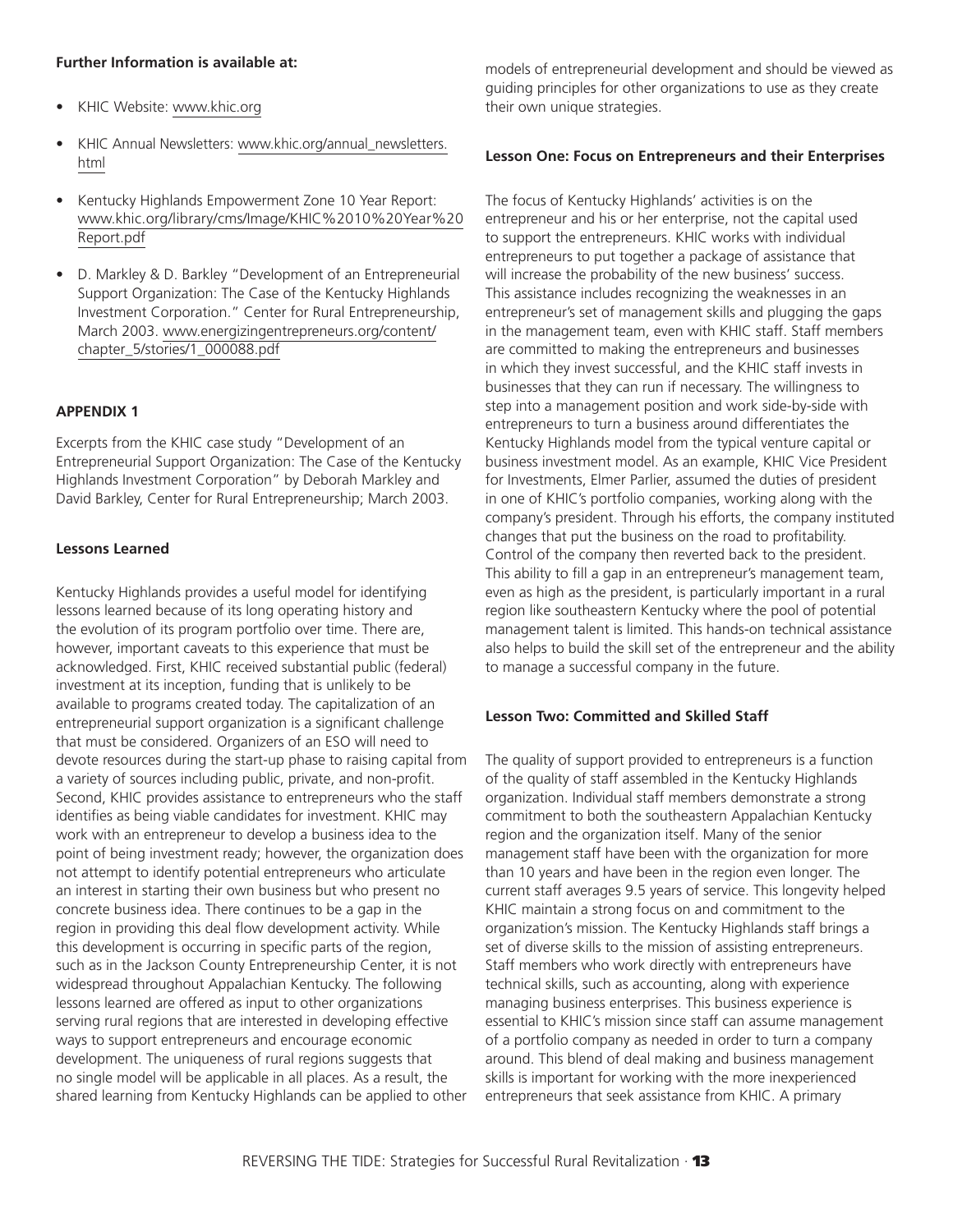concern for many ESOs is management succession. Most ESOs are created by individuals who are dedicated to serving entrepreneurs in a particular distressed region. For example, there is a missionary zeal evident among KHIC's long time staff. Maintaining staff quality and commitment over the long term, however, is a potential problem for entrepreneurial support organizations. KHIC addresses this issue in two ways, by developing local talent and by compensating staff adequately. KHIC recruits interns from local colleges to work in the organization and then actively encourages those with talent and commitment to return after college. This cultivation process has provided them with additional staff people as needs developed. Currently, at least three of the eleven business development and office staff came to KHIC through internship opportunities. In terms of compensation, KHIC staff has an opportunity for some profit sharing as well as salary packages that compare favorably with other economic development organizations. However, Kentucky Highlands is not in a position to offer compensation packages in line with more traditional venture capital funds, limiting their ability to attract staff from these institutions.

#### **Lesson Three: Focus on Grantsmanship**

Grantsmanship is a key function within the KHIC organization. KHIC has been successful in tapping a number of federal programs (as described above) that provide greater flexibility in responding to an entrepreneur's needs. The success in raising grant money is a function, to some extent, of the specialization of senior management. The CEO of the organization has an explicit focus on grantsmanship while the COO and Vice President focus on deal making, deal development, and entrepreneurial assistance. While this specialization evolved over time as new leadership was brought into KHIC, it can serve as a model for other organizations. However, grantsmanship does require a commitment of organizational resources. Both time and talent are required to identify potential sources of grant/program dollars and complete the applications required. For example, the EZ program application process took ten weeks to complete, requiring almost complete focus on the part of several staff. Jerry Rickett, CEO, devotes most of his time to grantsmanship so that Kentucky Highlands has one FTE devoted to this function. While KHIC has been successful in expanding the resources and tools available to help the region's entrepreneurs, it is important to recognize the significant commitment of resources required. In addition, Ray Moncrief noted that public funds to capitalize an organization similar to Kentucky Highlands are more limited today. Other resources, such as private and philanthropic dollars will have to be targeted as well.

#### **Lesson Four: Active and Supportive Board**

The KHIC Board of Directors played and continues to play an active role in supporting the organization's mission. As with the staff, the continuity and longevity of the Board has helped KHIC maintain

its focus on helping entrepreneurs within the region. The current Board averages 17.3 years of service per director. Wayne Stewart, the past president of the Board, served for more than 25 years. The Board challenged KHIC to be innovative and try new approaches to encouraging economic development in the region through support of entrepreneurs. According to Jerry Rickett, the Board encouraged KHIC staff to take risks and have an impact on the region. Rickett was asked each year what new thing the organization was going to try and what its two biggest failures had been. If there were no failures, Stewart felt that KHIC was not achieving its mission of taking risks to create sustainable businesses in the region. The organization of the KHIC Board changed over time in an effort to provide ongoing and politically neutral support of the organization's mission. Initially, Board members were elected by the six community action agencies that founded KHIC, in keeping with the original funding – the Office for Economic Opportunity - agent's requirement that the poor have an opportunity to participate in the governance of the organization. However, as Kentucky Highlands' focus shifted over time from community development to a capitalled economic development strategy, it became more important for the Board to have greater control over its membership. The Board needed members with a deep understanding of the organization's mission and a commitment to KHIC's investment strategy. As a result, the Board became self-perpetuating in 1981, and the remaining members of the Board select replacements for open seats. This new structure provides insulation for the Board from the political process since Board members are not appointed by countylevel organizations. The level of Board commitment to KHIC is high. Bill Singleton, current chairman of the Board, indicated that Board members have been focused generally on Kentucky Highlands' mission and not very much on self-interest. The Board members are very dedicated and have established strict participation requirements in order to retain a Board seat. Singleton also indicated that Board members generally feel that serving on the Board is a meaningful experience and that they are giving something back to the region. This level of commitment has been critical to the success of KHIC.

#### **Lesson Five: Partnering to Create an Entrepreneurial Region**

The organization's success over time encouraged the formation of other local development organizations and helped to create a more entrepreneurial region. Kentucky Highlands was influential in the creation of a number of development organizations within the region, including MACED and the Appalachian Development Alliance. At the same time, partnerships are a key to KHIC's success, allowing the organization to share risk, extend its geographic reach, and increase the talent pool available to help entrepreneurs. Partnerships also permit market segmentation so that KHIC can focus on the larger deals and existing entrepreneurs while other organizations target smaller deals and potential entrepreneurs. In addition to partnering with regional organizations, Kentucky Highlands has developed a significant network of national partners. KHIC works closely with the Rural Local Initiative Support Corporation, the